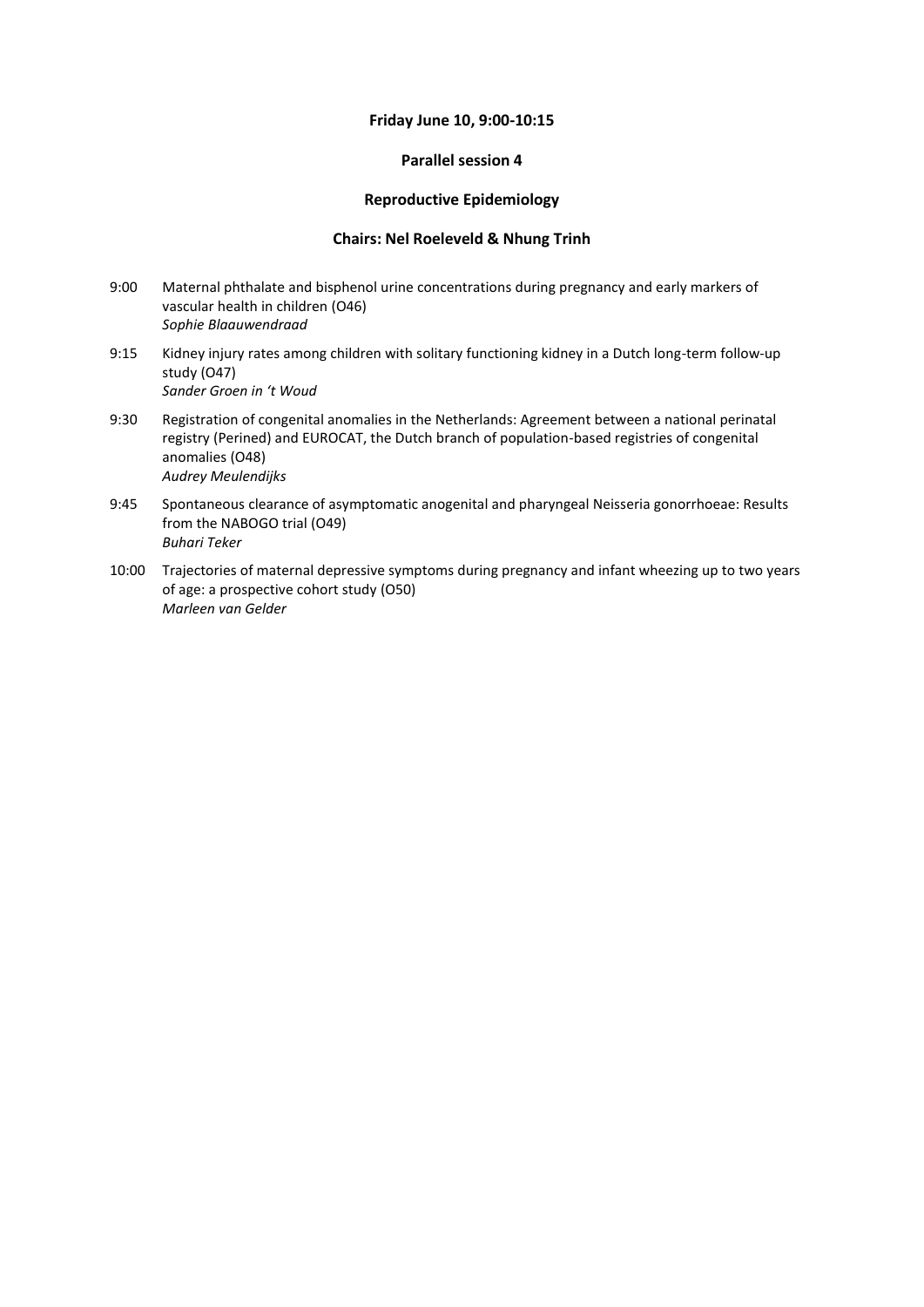## **O46. Maternal phthalate and bisphenol urine concentrations during pregnancy and early markers of vascular health in children.**

*Blaauwendraad S.M., Erasmus Medical Center, Rotterdam, the Netherlands Gaillard R., Erasmus MC Santos S., Erasmus MC Sol C.M., Erasmus MC Kannan K., New York University School of Medicine, USA Trasande L., New York University School of Medicine, USA Jaddoe V.W.V., Erasmus MC*

Background: Exposure to the endocrine-disrupting chemicals bisphenols and phthalates is increasing due to their extensive use in common consumer products. Fetal exposure to phthalates and bisphenols might lead to fetal cardiovascular developmental adaptions and predispose individuals to cardiovascular disease in later life. Carotid intima-media thickness and distensibility are well-known markers of vascular health and independently related with cardiovascular events.

Objectives: We examined the associations of maternal urinary bisphenol and phthalate concentrations in pregnancy with offspring carotid intima-media thickness and distensibility at the age of 10 years

Methods: In a population-based, prospective cohort study among 935 mother-child pairs, we measured maternal urinary phthalate and bisphenol concentrations in each trimester. At age 10, we measured child carotid intima-media thickness and distensibility using ultrasound.

Results: Maternal urinary average or trimester-specific phthalate concentrations were not associated with child carotid intima-media thickness at age 10 years. Higher maternal average concentration of total bisphenol, especially bisphenol A, were associated with a lower carotid intima-media thickness (differences -0.16 standard deviation score (95% confidence interval -0.24, -0.09) and -0.15 (-0.23, - 0.07) per interquartile range increase in maternal urinary bisphenol concentration). Trimester specific analysis showed that higher maternal third trimester total bisphenol and bisphenol A concentrations were associated with lower child carotid intima-media thickness (all p-values <0.05). Maternal urinary bisphenol or phthalate concentrations were not associated with child carotid distensibility.

Conclusion: In this large prospective cohort, higher maternal urinary bisphenols concentrations were associated with smaller childhood carotid intima media thickness. This implies that fetal exposure to those chemicals might cause structural developmental adaptations of the vascular endothelium. Further studies are needed to replicate this association and to identify potential underlying mechanisms.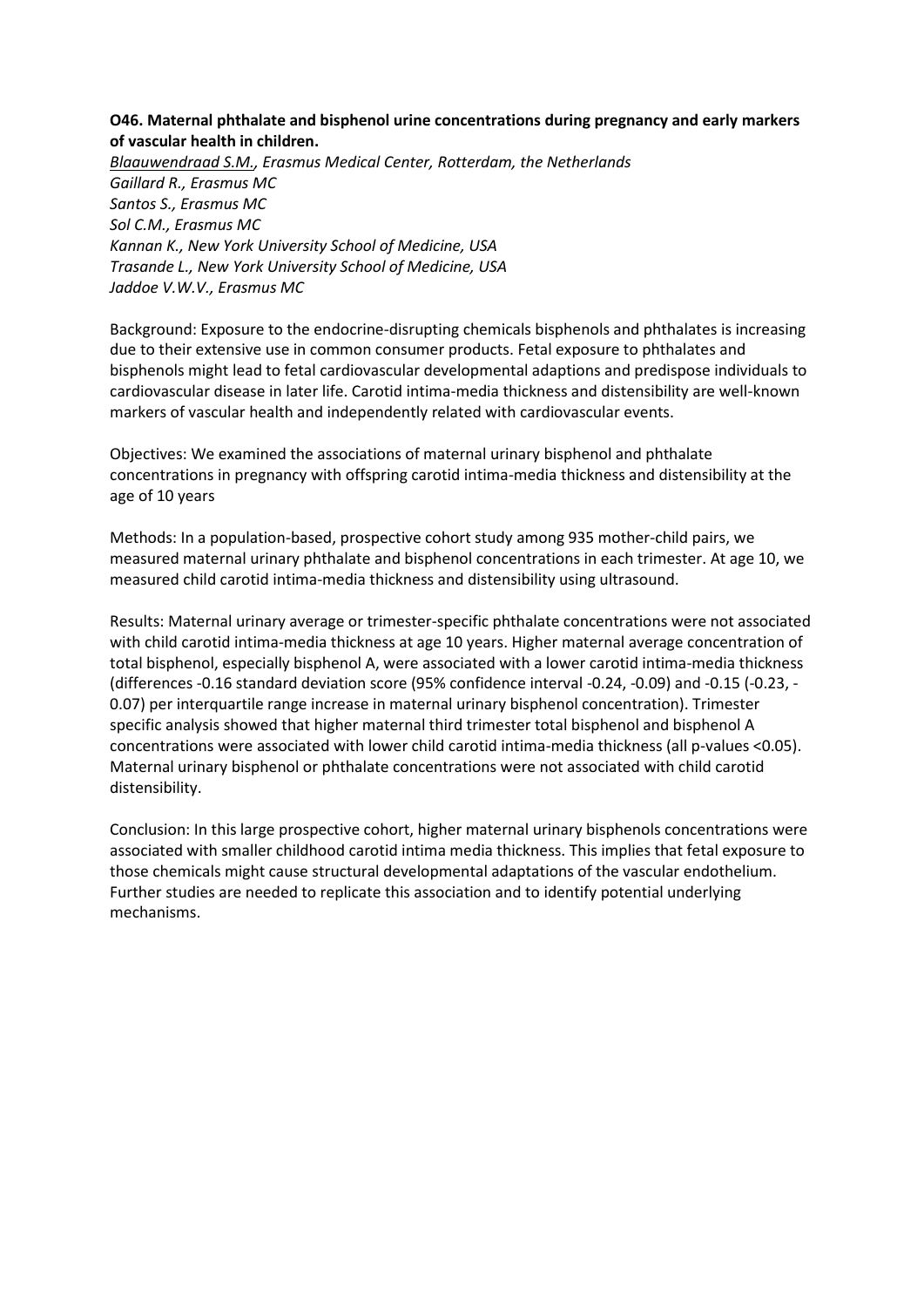# **O47. Kidney injury rates among children with solitary functioning kidney in a Dutch long-term follow-up study.**

*Groen in 't Woud S., Department for Health Evidence, Radboud Institute for Health Sciences, Radboud university medical center, Nijmegen, The Netherlands*

*Roeleveld N., Department for Health Evidence, Radboud Institute for Health Sciences, Radboud university medical center,* 

*Feitz W.F.J., Division of Pediatric Urology, Department of Urology, Radboud Institute for Molecular Life Sciences, Radboudumc Amalia Children's Hospital*

*Schreuder M.F., Department of Pediatric Nephrology, Radboud Institute for Molecular Life Sciences, Radboudumc Amalia Children's Hospital*

*van der Zanden L.F.M., Department for Health Evidence, Radboud Institute for Health Sciences, Radboud university medical center*

Introduction: A solitary functioning kidney (SFK) in children is a condition leading to increased risks of kidney injury, although it is unclear to which magnitude. Our objective was to investigate the risks and risk factors for kidney injury in children with SFK.

Methods: Children with SFK were recruited in 36 hospitals throughout The Netherlands. Information was collected from electronic health records and parental questionnaires. We used Kaplan-Meier curves to estimate survival without signs of kidney injury and Cox regression to evaluate risk factors. Multivariable analyses were performed on imputed datasets to account for missing data and sensitivity analyses informed us about selective missingness.

Results: Detailed clinical information was available for 944 patients with an SFK. After a median follow-up of 12.8 years, proteinuria was present in 68 patients (7%), a reduced kidney function in 290 (31%), and high blood pressure in 323 (34%), while antihypertensive medication was used by 84 patients (9%). Cumulative proportions of children with at least one sign of kidney injury were 23% at 5 years, 43% at 10 years, 63% at 15 years, and 76% at 18 years of age.

Conclusions: Kidney agenesis, additional congenital anomalies of the kidney and urinary tract (CAKUT), and being overweight at last follow-up were associated with an increased risk of kidney injury in patients with a congenital SFK. Kidney agenesis and overweight were mainly associated with proteinuria and hypertension, whereas additional CAKUT was more strongly associated with reduced kidney function. Data from this large SFK cohort indicates that over 75% of patients with an SFK will have at least 1 sign of kidney injury at 18 years of age, which stresses the need for long term followup. Differences in risk factors for different outcomes indicate that multiple pathophysiological mechanisms may play a role.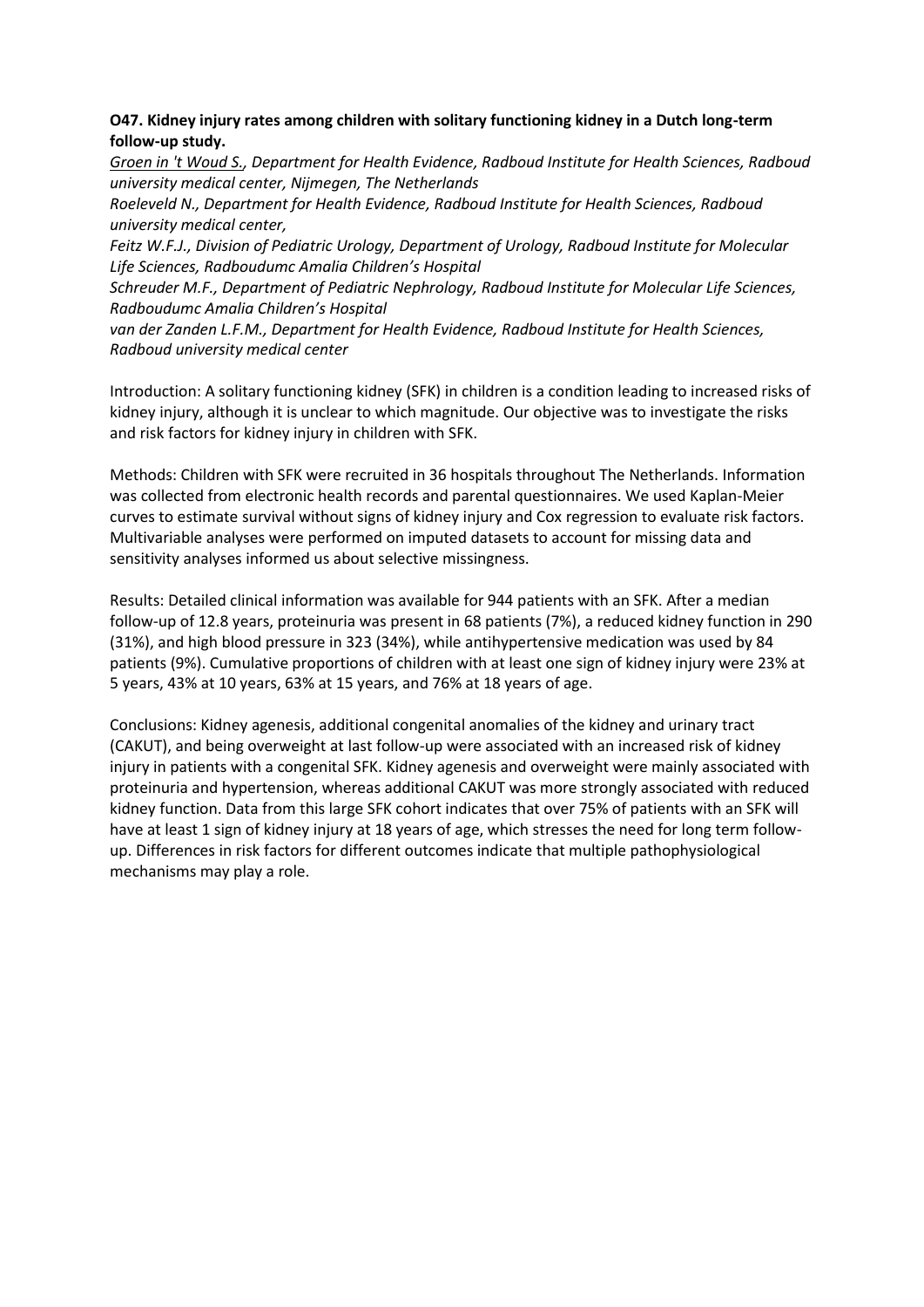# **O48. Registration of congenital anomalies in the Netherlands: Agreement between a national perinatal registry (Perined) and EUROCAT, the Dutch branch of population-based registries of congenital anomalies..**

*Meulendijks A.M., Maastricht University, Maastricht, the Netherlands Putrik P., Maastricht University de Walle H.E.K., University of Groningen, Siemensma-Mühlenberg N., University of Groningen Broeders L., The Netherlands Perinatal Registry (Perined) Smits L.J.M., Maastricht University*

Background: Registration of congenital anomalies (CAs) can vary in terms of definition and timing of diagnosis, impacting the quality and completeness of the registrations. In the Netherlands, data on CAs is available from two registries (neither a gold standard): a national registry for perinatal care (Perined) and the Dutch branch of an European epidemiological surveillance program for CA (EUROCAT) in three North provinces. The aim of this study was to investigate the level of agreement in coding CAs between Perined and EUROCAT.

Methods: Perined (N=139,041, all pregnancies≥16 weeks) and EUROCAT (n=3,094, only pregnancies with Ca's) registrations of CAs for the period 2010-2018 in Groningen, Drenthe and Friesland were pseudoanonymised and linked at individual child level in the remote microdata environment of the Statistics Netherlands. Analyses were limited to 42 diagnostic codes used in both registries and included a) the overall and per diagnosis agreement at group level assessed with Cohen's Kappa; b) agreement on case level for subsamples using a qualitative assessment by content experts and Cohen's Kappa.

Results: Analyses of any diagnosis (yes/no CA) revealed a moderate level of agreement between Perined and EUROCAT (Cohen's Kappa (CK): 0.42 CI:0.41-0.45), however the agreement varied strongly at diagnosis level (Cohen's Kappa range 0.08-0.75). Agreement on case level occurred mostly in cases with an isolated CA. For multiple CA's, Perined tended to register the most severe CA/syndrome while EUROCAT also registered the corresponding CA's. Perined included a large proportion (8%-52% per organ system) of unspecified categories ('other') with 0%-57% of CAs having specific diagnosis in EUROCAT. Qualitative case by case assessment revealed a number of patterns for inconsistencies between the registries.

Conclusion: Overall agreement between the registries was moderate, however it varied strongly between diagnoses. A substantial proportion of unspecified diagnoses reduces the value of Perined for epidemiological research into specific CA's.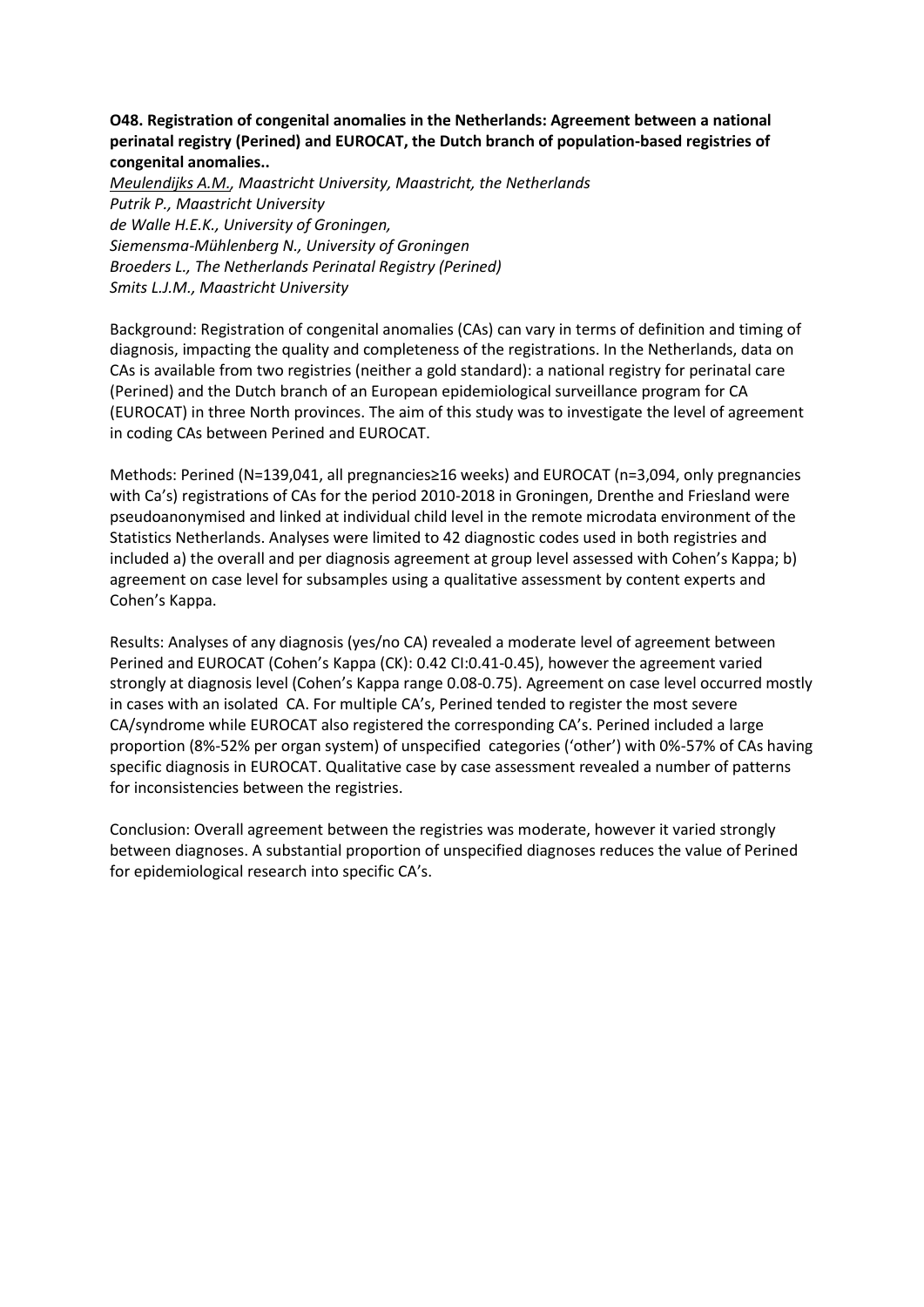## **O49. Spontaneous clearance of asymptomatic anogenital and pharyngeal Neisseria gonorrhoeae: Results from the NABOGO trial.**

*Teker B., Department of Infectious Diseases, Public Health Services of Amsterdam, Amsterdam, the Netherlands*

*De Vries H.J.C., Department of Infectious Diseases, Public Health Service Amsterdam and Department of Dermatology, Amsterdam UMC, University of Amsterdam*

*Heijman T. Department of Infectious Diseases, Public Health Service Amsterdam van Dam, A.P., Department of Infectious Diseases, Public Health Service Amsterdam and Department of Medical Microbiology, Amsterdam UMC, University of Amsterdam Schim van der Loeff M.F., Department of Infectious Diseases, Public Health Service Amsterdam and department of internal medicine, Amsterdam UMC, University of Amsterdam Jongen, V.W., Department of Infectious Diseases, Public Health Service Amsterdam*

Background: Spontaneous clearance of asymptomatic Neisseria gonorrhoeae (Ng) does occur, but data are scarce. We aimed to assess spontaneous clearance among patients with asymptomatic anal, pharyngeal, vaginal, and urethral Ng infections who participated in the NABOGO trial. In addition, we assessed determinants associated with spontaneous clearance.

Methods: The NABOGO trial was a randomized controlled, double-blind, single-center, non-inferiority trial assessing non-inferiority of ertapenem, gentamicin, and fosfomycin to ceftriaxone for the treatment of uncomplicated gonorrhoea. For a subset of asymptomatic NABOGO participants, we collected pre-enrolment and enrolment visit samples before trial medication was given. Spontaneous clearance was defined as a positive pre-enrolment nucleic acid amplification testing (NAAT) result, followed by a negative NAAT at enrolment. We compared the median time between pre-enrolment and enrolment visits for patients who cleared spontaneously and for those who did not. Determinants for spontaneous clearance were assessed using logistic regression.

Results: Thirty-two of 221 (14.5%) anal Ng infections cleared spontaneously, and 17/91 (18.7%) pharyngeal, 3/13 (23.1%) vaginal, and 9/28 (32.1%) urethral Ng infections. Median time between the pre-enrolment and enrolment visit was only longer for patients who cleared their pharyngeal infection spontaneously compared to those who did not (median 8 [interquartile range (IQR)=7-11] vs. 6 days [IQR=4-8]; p=0.012). Overall, patients with more days between pre-enrolment and enrolment visit were more likely to clear spontaneously (adjusted OR (aOR)=1.06 per additional day (95% confidence interval (95%CI)=1.01-1.12).

Conclusion: A significant proportion of asymptomatic patients cleared their Ng infections spontaneously. Given these results, treatment of all Ng infections after a one-time NAAT may be excessive unnecessary and additional confirmatory testing of asymptomatic patients before treatment may help reduce antibiotic use.